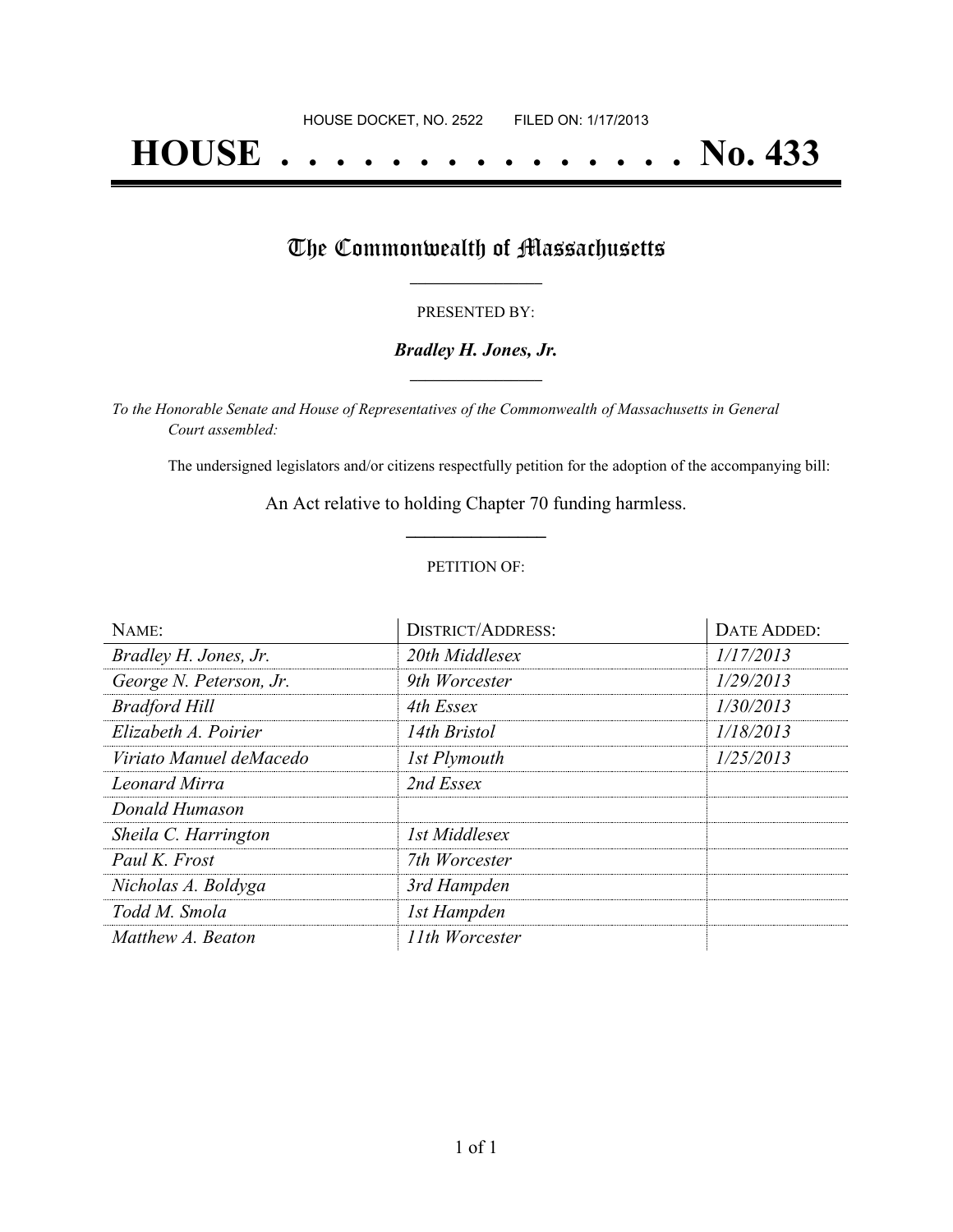## **HOUSE . . . . . . . . . . . . . . . No. 433**

By Mr. Jones of North Reading, a petition (accompanied by bill, House, No. 433) of Bradley H. Jones, Jr. and others for legislation to prohibit reductions of net school spending below the foundation budget amount. Education.

## The Commonwealth of Massachusetts

**\_\_\_\_\_\_\_\_\_\_\_\_\_\_\_ In the Year Two Thousand Thirteen \_\_\_\_\_\_\_\_\_\_\_\_\_\_\_**

An Act relative to holding Chapter 70 funding harmless.

Be it enacted by the Senate and House of Representatives in General Court assembled, and by the authority *of the same, as follows:*

 SECTION 1. Section 2 of chapter 70 of the General Laws, as most recently amened by chapter 194 of the acts of 2011, is hereby amended by inserting, at the end of the definition of "Base aid", the following clause:-

 ; provided, however, that nothing in the definition of "Base aid" shall be construed to mean that the amount of base aid, in any fiscal year, shall not drop below the amount of base aid of the previous fiscal year.

 SECTION 2. Section 2 of said chapter 70 of the General Laws, as so appearing, is hereby further amended by striking out, in the definition of "Minimum Required Local Contribution", the words "; provided, however, that in no case shall said reduction result in a reduction of net school spending to an amount less than the foundation budget amount."

 SECTION 3. Section 2 of said chapter 70 of the General Laws, as so appearing, is hereby further amended by striking out, in the definition of "Preliminary Local Contribution", the words "; and provided further; that for any municipality in which net school spending is greater than the foundation budget, in no case shall the sum of the preliminary local contribution and the base aid and the minimum aide result in a reduction of net school spending to an amount less than the foundation budget amount."

 SECTION 4. Section 3 of said chapter 70, as appearing in the 2010 Offical Edition, is hereby amended by adding, after the second paragraph, the following new sentence:-